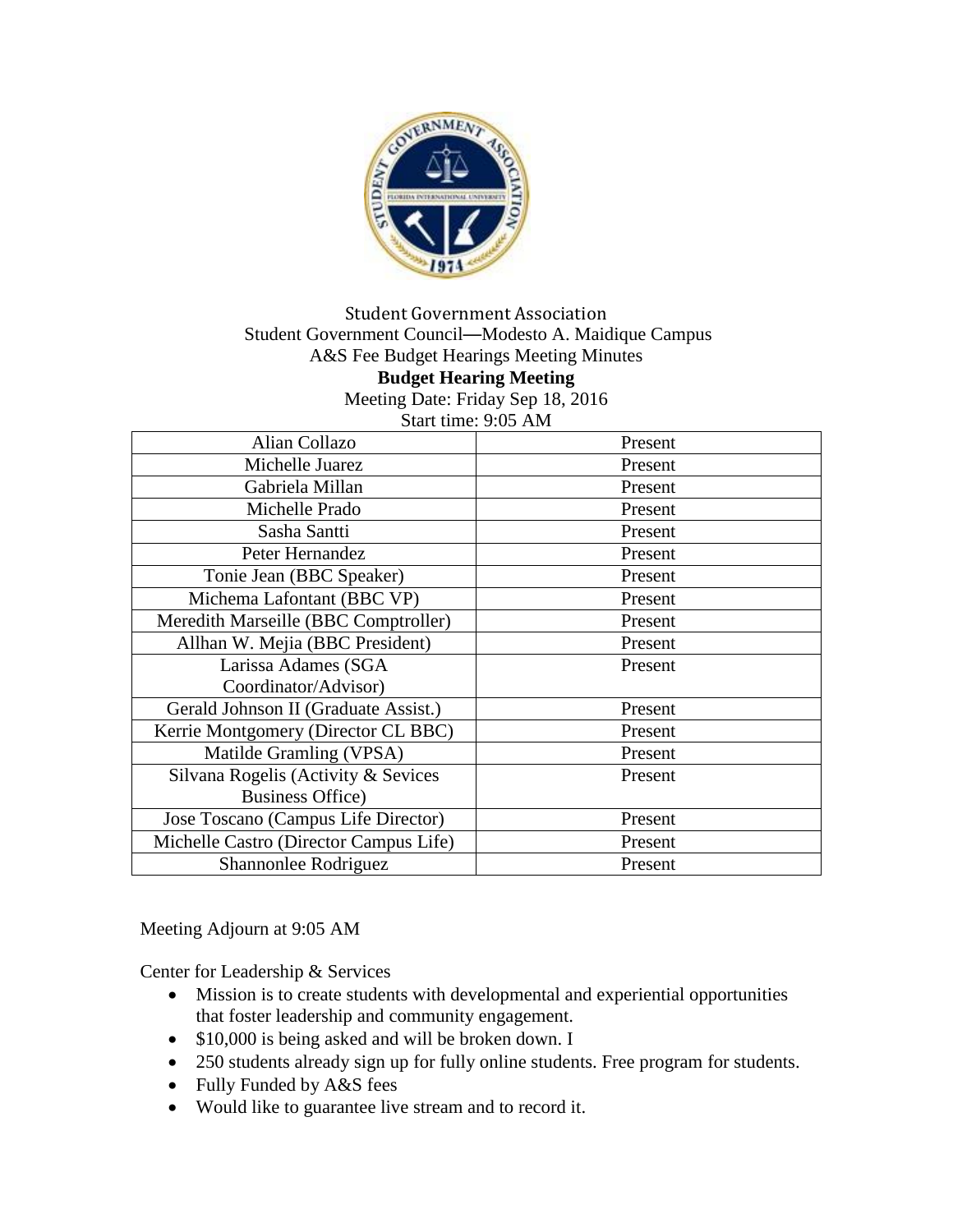- Student Leadership Summit Virtual Ticket- Guidebook: \$4,500.00. Live Streaming/Videoing-\$3,500.00
- Academy of Leaders: 2.0 Track- 7 instructional modules sessions: \$2,500 Enrollment to date: 2014
- Would like to enhance student leadership summit with the fees.

- Would students have to pay later on for the fully online class
- Michelle: Is the guidebook for only 2.0 students? Everyone has access to that.
- You are excepting to increase by 10%? In the spring they will be to see if there is an increase but they already see an increase in the enrollment.
- Would an online by able to do both medallion? They will be able to document their hours through orgosync they don't have to be on campus.
	- Ends at 9:17am

Student Conduct & Conflict Resolution:

- Begins at 9:18am
- Asking for funding to create an online video series to reach out to online and on-campus student.
- Last year 350 cases coming to office, 104 went to informal resolution, 75 were formal hearing.
- Cases involve on campus, far away from campus, and online.
- They would like to start out with two videos to start out with "The Student" Conduct Process" that would tell students what they should do in a hearing. Online students will be informed much better.
- The second video would be either "Strategies for Managing Conflict in the College Setting" "A Lesson on Civil Discourse for the 21 Century", "Reporting Concerning Behavior: Step by Step"
- Other expenses: Filming, editing, production, etc. Estimates are based on external relations.
- Applicability to online students and on campus students.

Questions & Answers:

- Michelle: How would you be able to inform students? During orientation, and tabling
- Michema: What issues do online students have with conduct? There are sexual misconduct, alcohol and drug issues, fights, and occurrence in resident halls.
- Michema: Why wouldn't you team up with orientation? We do team up with orientation but for online students don't go to orientation.
- Ends at: 9:30am

# MPAS

- Begins at 9:30am
- Requesting coordinate position to fund fiu beyond 2020
- \$1,200 dollars were given to them but SGA has to fund them
- Added 20 scholars but they aren't enough staff members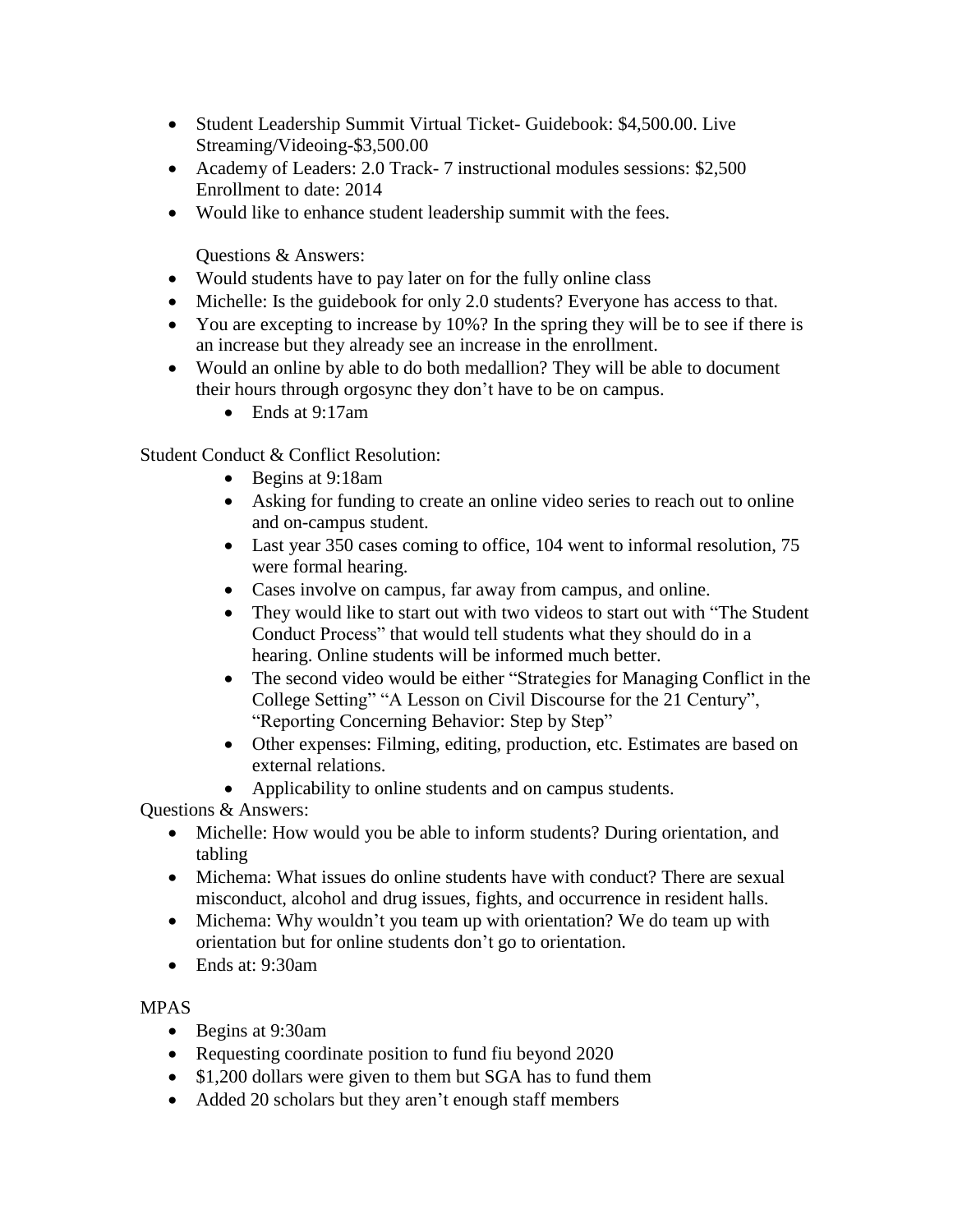- Students are being funded at the 94% retention rate which is 10% cumulative higher than.
- Based on statics their program is doing better. Their goal is to provide tutoring, workshop, and leadership developed for students.
- Asking \$7,000 for computers for the lab to report.
- Funding has never changed however student's intuition increases.
- They have increased to 30 students

- Michema: Are there going to be coordinators at both campuses? Because most of the students are in MMC the coordinate position is going to be at MMC.
- Ended at: 9:40am

MPS-Webiner

- Request for Webiners for online and any student on campus.
- Asking \$460,000 for 3 new computers, monitors, headset, and cameras for a "worlds a head experience".
- 20 webiners are being done for several topics such as finical aid.
- 180 students are included in webiners
- Webiners are for students to participate in information sessions for finance, ger, etc.
- Staff members are going to be trained for webiners to increase to 40 workshops with their 20 workshops.
- Workshops are subject to change depending on the time change.
- Webiners would be able to reach students in the summer and help with financial aid.

Questions & Answers:

- Tonie: How do they webiners work? They are live stream for students to be more inactive.
- Gabriela: Do you record them? Yes, for them to get credit.
- Michema: Where would be the computers located? In both BBC and MMC Campus.
- Sasha: How do you advise your program? Only by SSS because she is being paid through the federal government and its for a grant.
- Toscano: Are the fully online students or hybrid attending webiners? Some are hybrid, on-campus, and fully online.
- Allhan: Is this a one an only a one time request? Yes, unless they need newer computers later on.

Ended at: 10:00am

Wellness & Recreation Ctr. BBC

- Begins at: 10:01am
- Goal for online production: Cooking Instruction, Fitness Training, Virtual Kayaking, Personal Training, Dietetics and Nutrition.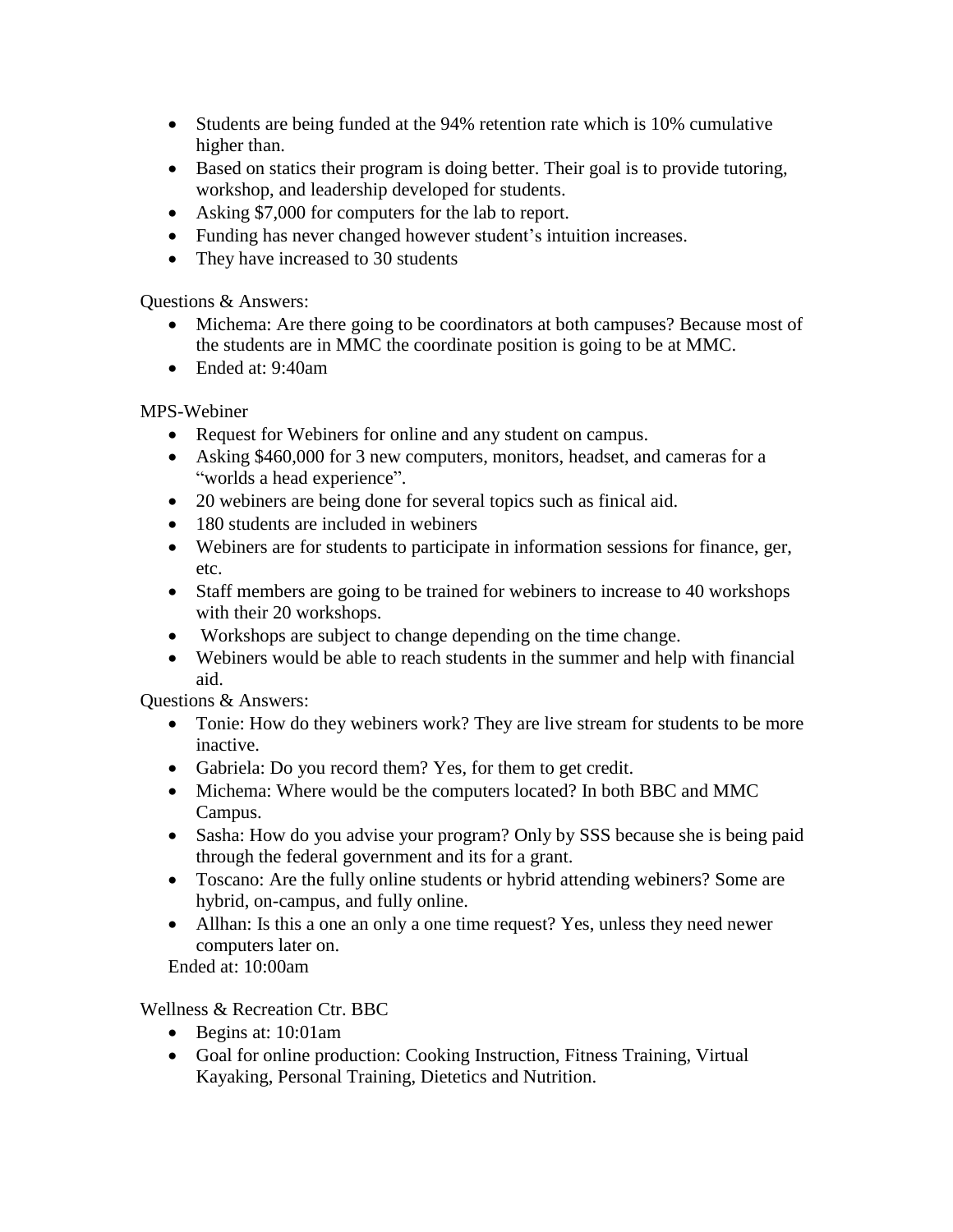- Students can log on to online workouts from off campus trough the BBC Rec Center website.
- A nutrition video is in the works for students to learn how to cook healthy.
- 50% of students they will hit will be from 30 years and younger.
- 16% are out of state and 84% are in-state students.
- Partnerships include: Hospitality, Bayview Housing, Campus Life, Cold Pressed Raw, Precollegiate programs Urban Garden.

- Meredith: How does virtual kayaking work? They demonstrate how to kayak and paddle boarding and it is suppose to provide and education experience as well.
- Tonie: How are you going to advise it? It is going to go on their social media.
- Tonie: How many students do you have following your Instagram? Several thousands.
- Toscano: How do you know students are looking at the videos? We can see the back end.
- Alan: Whom are you producing the videos with and how much will they cost? Depending on the video in can range from \$300 to \$500 per video but Jeffery Tait a student staff member will be producing the videos.

Ends at: 10:17am

Provost Office-LMS

- Begins at: 10:19am
- 22,923 students are taking at least online class. 4,012 students are fully online. 50,136 students are blackboard users.
- Online students include: 74% of female students are on an online degree program versus on-campus.
- Student support services are through live chats, walk-ins, email, and phone calls.
- They had 19,635 cases within Blackboard.
- Asking \$257,240 for support funding, A&S is providing \$1,158,300.
- The \$257,240 will be used to hire 14 student assistant positions and 2 fully time positions.

Questions & Answers:

- Alian: Why is it that activities and services fee will be covered? They scope has increased to all students and the funding previously provided can't fill that need anymore. They took a 7 million dollar cut this year. Without the funding SGA provides they will have to take cuts.
- Alian: If we do not fund what will happen? The reduction online support will be reduced to 9am-5pm.
- Alian: What are the differences of services to fully online students compared to students just take one or two classes? Fully online have dedicated success couches to direct people to help them out.
- Allhan: What does you current staff look like? The 14 student employs are not new hires but to fund the ones they already have. Ended at 10:34am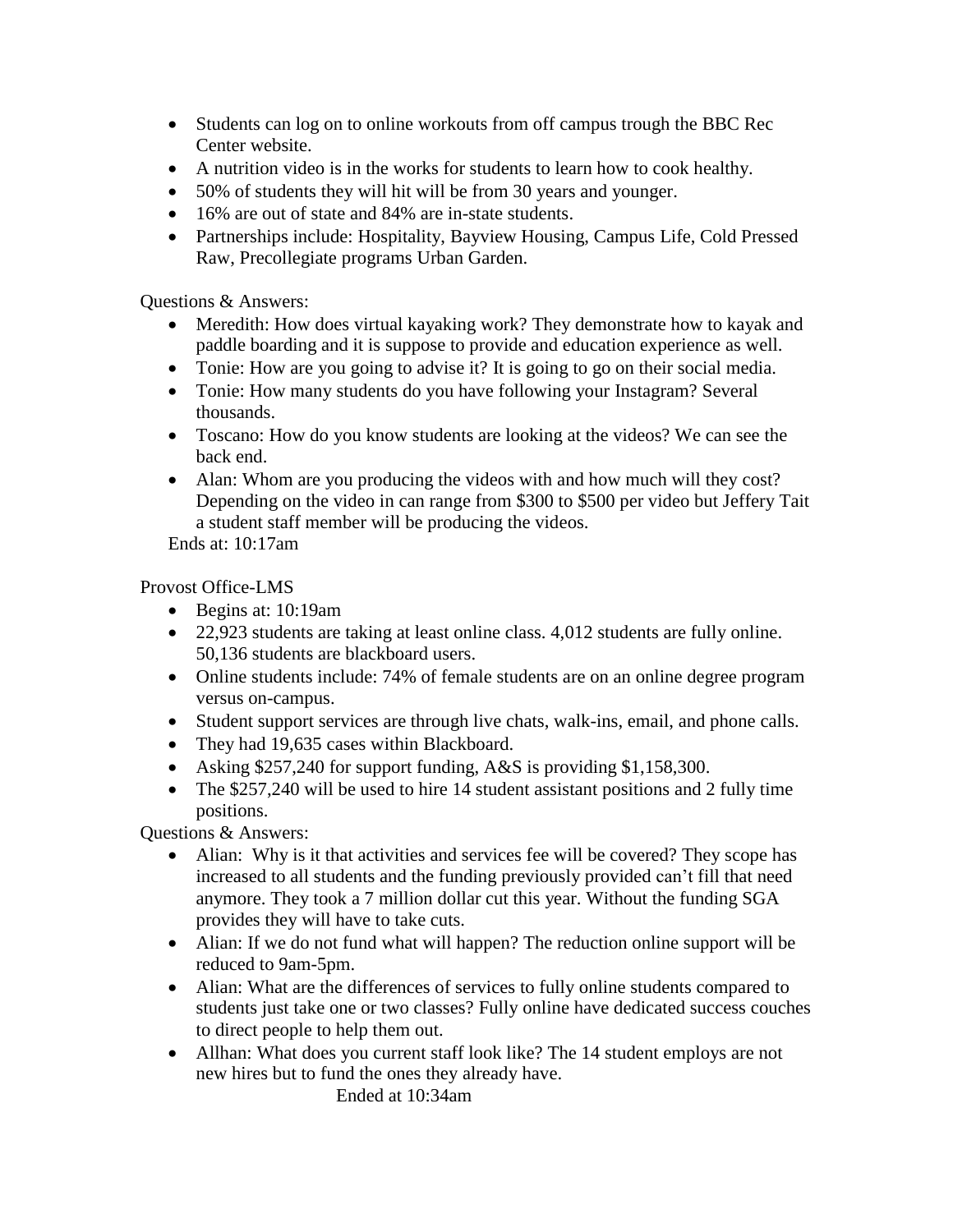Student Media

- Begins at: 10:36am
- Can serve online students externally and internally by students working for them and providing students news on sports and entertainment. The sports will be broadcast live.
- Looking to put a talk show that can help deal with online issues for students.
- Lost \$40,000 dollars in Based Budgeting and with the money they are asking for they would like to pay for online broadcasting.

Questions & Answers:

- Tonie: What is the expense for 22,000? The expenses are for 3 Nikon cameras 12,000 each, 3 lenses at 1,000 each, remote equipment to broadcast live at 55,000, AP wire service expense.
- Allhan: The OPS is for what? The OP master, and for specific online people like online talk show host.
- Allhan: How total positions? We are looking at 10 positions.
- Meredith: What companies have would have internships? We are going to end up with 50 interns, 85 interns for the radio station will not be paid. The internship is going to accessible online and in-campus.
- Michelle: Will the money be to increase online students? It would increase for fully online students internships.

Ended at 10:52am

Wellness & Recreation CTR. MMC

- Begins at 10:52am
- Would like to provide great consumer service through online services, going to be using a CIS program.
- Students will be able to register for classes instead of having to come to campus to register.
- Students will be able to fill out their membership fully online instead of having to come in
- Students will be able to
- CIS is working with in FIU One-Card so they will not have use anything esls to pay.
- Students will have to pay a monthly services fee.
- This will bring more jobs for students to be able to process online services.

Questions & Answers:

- Tonie: How will it benefit online students? Through the service we will have an app that will give students information videos on services and health.
- Michema: What are the fees that students will have to pay? If a student has an household member that wanted to join they will have to pay the fee
- Allhan: What is the license fee for the CIS program? The license fee will be \$19,600 a year.
- Michelle: Will the equipment be a one-time fee? We are renting out CIS's equipment; we will not be purchasing any equipment.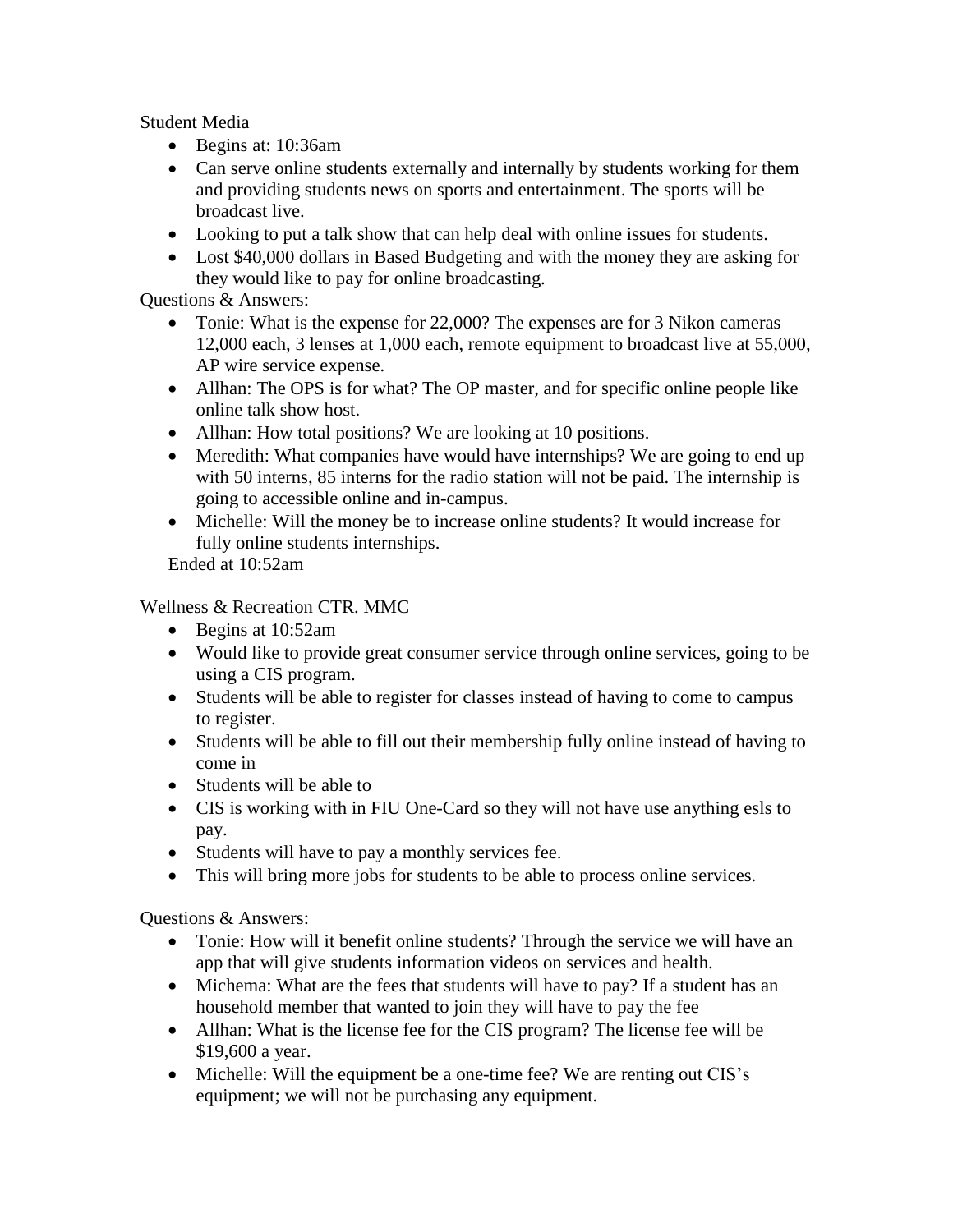• Ends at: 11:03am

Provost Office- Social Innovation (Skyped)

- Begins at 11:11am
- \$54,000 SP is the number of students enrolled at FIU.
- 170,000 people are associated with FIU
- Last years money was used for: \$30,000 for salaries, \$21,45.00 for other expenses, \$51,451.00 for total request amount.
- Asking money for a program Manager Job that directs the FYRST Change maker Living Learning Center.
- Student-Powered Projects is for a building a center for tools to local communities to connect with doers, would like to start podcast

Questions & Answers:

• Alian: What is the money going towards? We are asking for to fund the Student Program Position that is for only students.

Ended at 11:23am

Wolfe University Center

- Begins at 11:29am
- 66% say that streaming is a part
- 59% of universities not currently streaming will do so this year
- Project Goals: Equip all academic events and meeting space within Wolfe University. Record and Capture and stream live events for FIU"s Online community. Record capture and stream classes
- What's is needed: 6 cameras, 1 streaming device, and MAWT, 1 streaming device and camera for panther square
- Will be able to stream events like Roar Birthday Bash, Panther State Unveiling, etc.
- Total Estimated Cost is \$124,474,30 (not in actual request).
- Actual estimated request is \$74,074.30.

Questions & Answers:

- Tonie: Would students be able to ask questions with the stream? Can set up a link for group chat.
- Michema: Where would students go to watch the live stream? It depends on where you would like to watch it from like blackboard.
- Meredith: Would you be able to live stream events outside of FIU? We would have to look outside to see if we have an outside connection.
- Tonie: Will it be recorded for students to watch later? Yes students will be able to see videos at a later time because events will be recorded and placed on our website.
- Ends at 11:41am

Graham University Center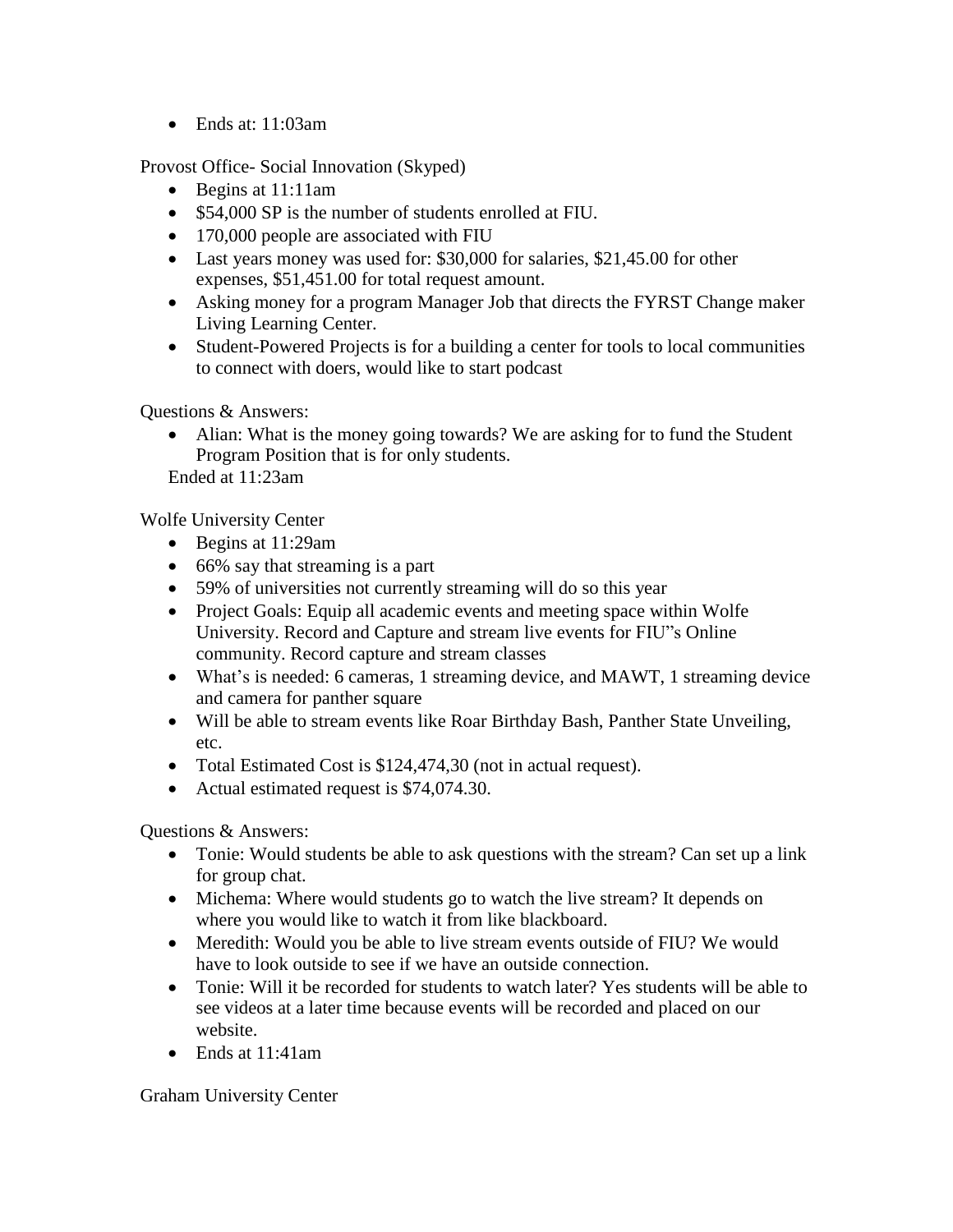- Begins at 11:48am
- A&S budget request:
	- o Live streaming in the GC Pit for broadcast events from the pit live via social media. Has a \$9,536,25 one time request and \$1,200 reoccurring request.
	- o Zoomph Software is a social media platform that will transform/enable/encourage students interactivity at any GC event. Advantages are live polls, real-time results, track audiences, and analytics. Has a \$3,00 reoccurring request.
	- o Smart Study Room is a room that will be equipped with smart technology by which online students can intact and study with their on-campus friends. Programs that will include Skype, Google hangout, etc. Has a \$22,945 one-time request and \$2,000 reoccurring request.
	- o Pantherbot is a mechanism for students to be involved and engaged in GC events and meetings. Has a \$3,424,51 one-time request for one robot.
	- o Asking \$30,000 for staffing for the welcome center desk in the new academic support center building, asking \$30,000.

- Gabriela: What is the difference to Blackboard Study room and Smart Study Room? Smart Study Room is a physical room and will provide a better area for students to interact.
- Allhan: Would it be a requirement for students to have an online class to use the Smart Study Room? Yes, that will be a requirement.
- Sasha: How would the Pantherbot be used on campus? It will be used specifically for meetings and events within GC.
- Sasha: Who would be able to use it the Pantherbot? Online students.
- Sasha: How would students be informed of the events that will be happening? We will promote it for students.
- Michema: Who can use the Zoomph Software? Student organizations will be able to use it.
- Michema: How would you ensure the safety of the Pantherbot? Somebody will monitor the robot and take it when the meeting/event is over and the robot will be used in controlled setting.
- Allhan: Does the amount for the Pantherbot include fees? There are services fees that are include within the price and a 2-year warranty.
- Michelle: How many people can login on the Pantherbot? Up to 5 students can login and one student will be able to drive.
- Alian: Was to provide staffing for the welcome center desk not incorporated to build the new building? No it was not included.
- Michelle: Has Sayna been able to foresee? They looked at providing minimal services over there,
- Allhan: There is no way that the money can be moved to another department? No, the funding is just not there the E&G funding is trying to be kept and they are resorting to other areas to for money.
- Allhan: If we say no now what will happen? There will be major cuts for the spring semester because there is not enough money in the budget that was set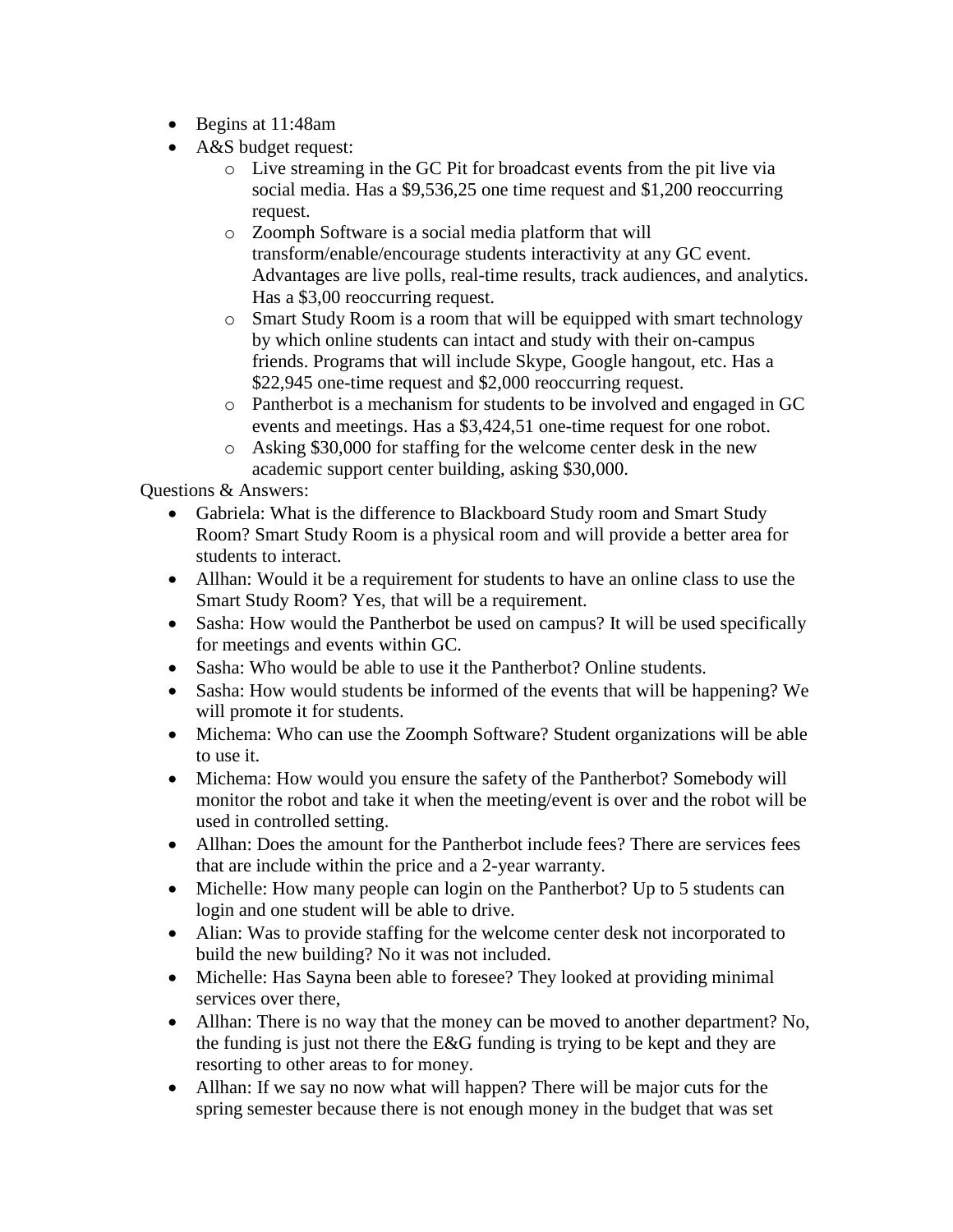- Michema: How many student assistants will you be hiring? I'm not sure it may be 6 employees.
- Michema: Where would the left over A&S fees go? No the money will be held onto and we will place another call. Ended 12:20 pm

Campus Life MMC

- Begins at 12:38pm
- 33,000 to engage students online. 4,000 are fully online.
- Campus life holds 40 activates in a month.
- Looking how to survey those 40 students to see what they need.
- Several events they can do from now to x: We can't record live concerts for legal purposes, but we can do specialized workshops like Roberts Rules workshops for students to use. We would also like to stream BSU YouTube would like to live stream her doing her lecture and is not a legal issue.
- Would like to create an online group for students.
- Noted cost: \$250 an hour for the max 3 hours to view the meeting, cleaning will also be a cost, for feasible and accessibility \$480,000 2 to 3 minutes video. To record, edited, and clean it will cost 6,000 without a promo.

Questions & Answers:

- Michelle: Would the \$pay 6,000 to external? I would still need external relations to record, live stream, and it is a reoccurring cost.
- Peter: Is the 40-month events between both campuses? No, that is just campus life office.
- Michema: How would you record week of welcome? We can showcase bits and pieces like a pool party and post a series of stuff that occurred in week of welcome.
- Michelle: How many events will you be recording? It depends on the financial standpoint because the cost of recording an event is expense.
- Michema: Why would students want to watch other students having fun? Students will choose what they would like to see. For example they can see leadership workshops and Campus life will be able to see what students are clicking the most and adjust to that.
- Ended at 12:54pm

# RECESS 12:54

Deliberations Begin 2:11 pm

- Opening remarks for Maltiilda- trying to listen because there some funding request that were one time use only. Don't make a commitment first
- Alian moves to talk about CLS Gabriela Seconds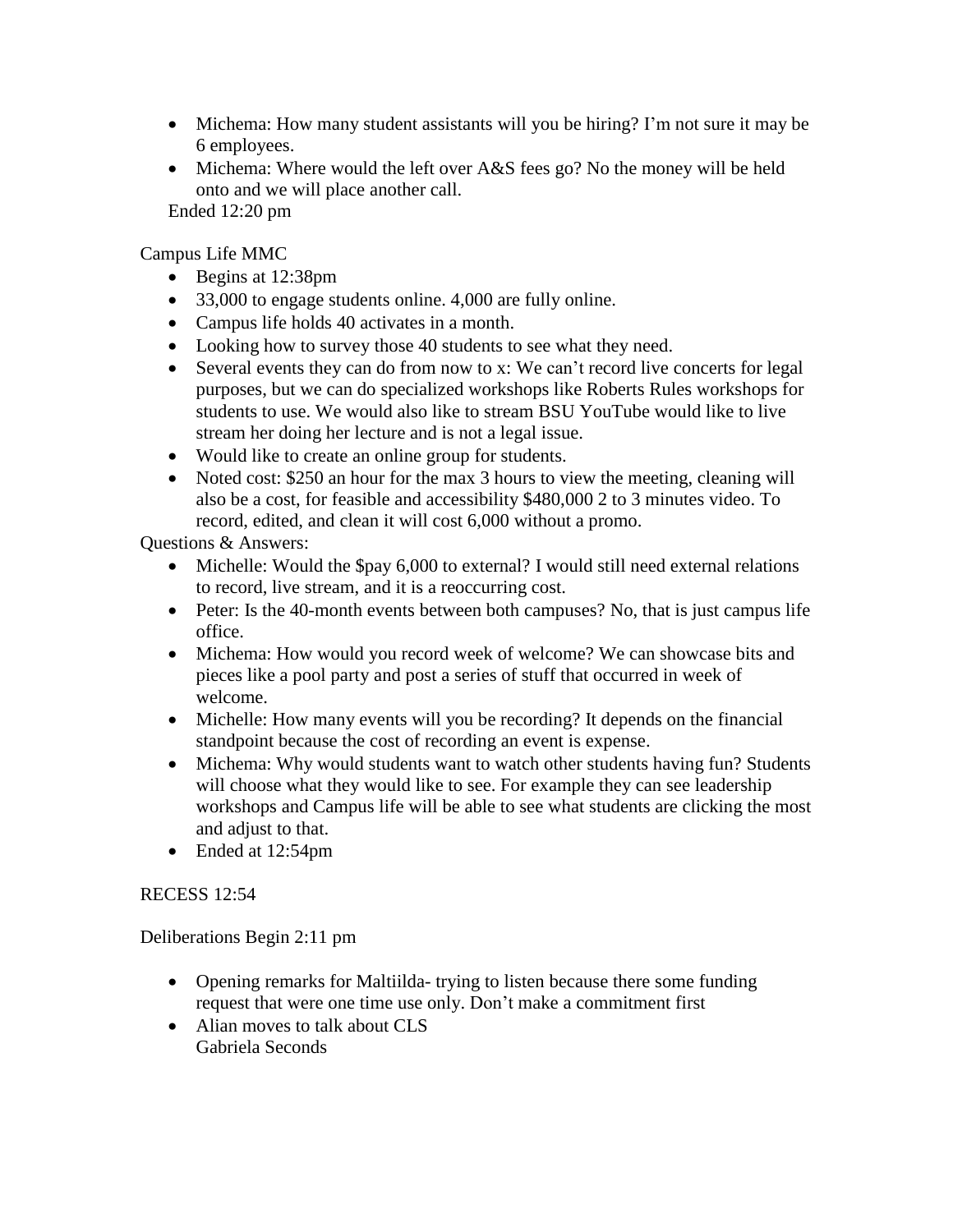- Alian- out of all of the presentations, CLS presentation did a diligent job trying to branch out to online students. I'm okay with funding CLS 10,000 for online students.
- Mishma- I don't see how online students will fully benefit form this
- Tonie- I like because I don't see it at as a risk, but more as a trial run.
- Alhan motions to close the discussion. Tonie Seconds
- Alian motions to allocate \$10,000 to CLS for the request to fund Michelle seconds

Alian- Y Michelle-y Gabriela-Y Sasha-Y Peter-Y Tonie-Y Michema-Y Alhan-Y Meridath-Y

### 9-0 Motion Passes

- Michema moves to open discussion on student conduct and conflict resolution (SCCR Online Resource Library) -Michelle Seconds
- Alian moves to end discussion -Michelle seconds Unanimous Motion passes
- Alian Move to vote to allocate 5,000 to Student Conduct and Conflict Resolutions (SCCR Online Resource Library) Michelle Seconds

Alian- Y Michelle-y Gabriela-Y Sasha-Y Peter-Y Tonie-Y Michema-Y Alhan-Y Meridath-y

9-0 motion passes

• Alian moves to discuss MPAS (Expansion of MPAS retention program) Peter second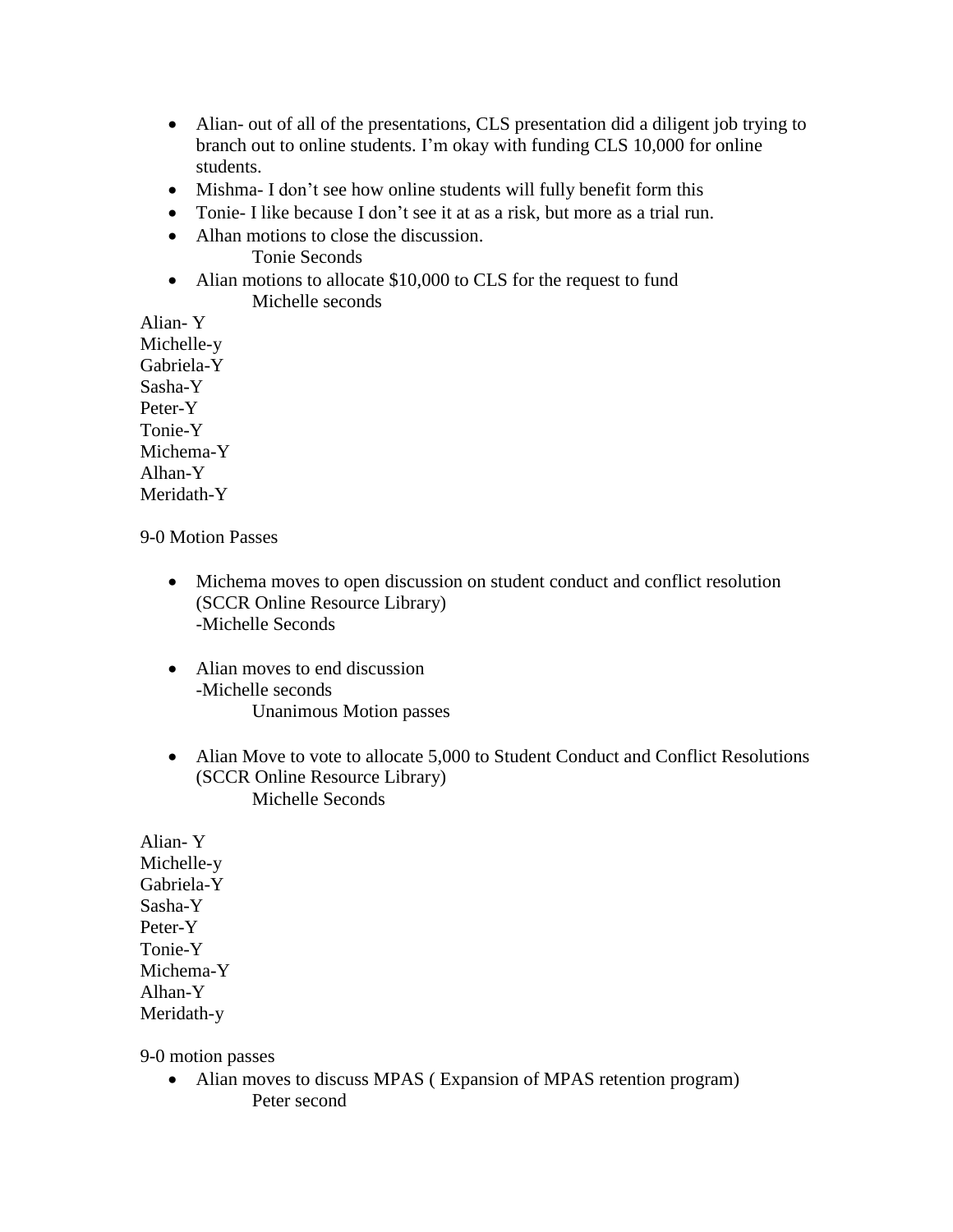Unanimous

- Alian- I think that we should not fund this. I do know the importance, but I don't see this because it is salaries.
- Alian-I move for us to end discussion

Michelle Seconds

Unanimous

Discussion closes

- Alian moves to go into voting MPAS retention program Tonie Seconds
- Alhan friendly amendment to to 0 fund the expansion of the MPAS retion program.

Alian Seconds

Alian- Y Michelle-Y Gabriela-Y Sasha-Y Peter-Y Tonie-Y Michema-Y Alhan-Y Meridath-y

Motion Passes 9-0

• Alian motions that we open discussion about MPAS Webinar Tonie Seconds

Motion passes

- Tonie- I like webinar series. She would be able to talk to students to see if students are engaged.
- Michelle- this a great program because they have their whole year planned. I don't see a downside because we are helping students
- Alian motions to end Discussion Peter Seconds Motion passes

Alian moves to vote for MPAS (Webinar Series) Alhan seconds

Alian- Y Michelle-y Gabriela-Y Sasha-Y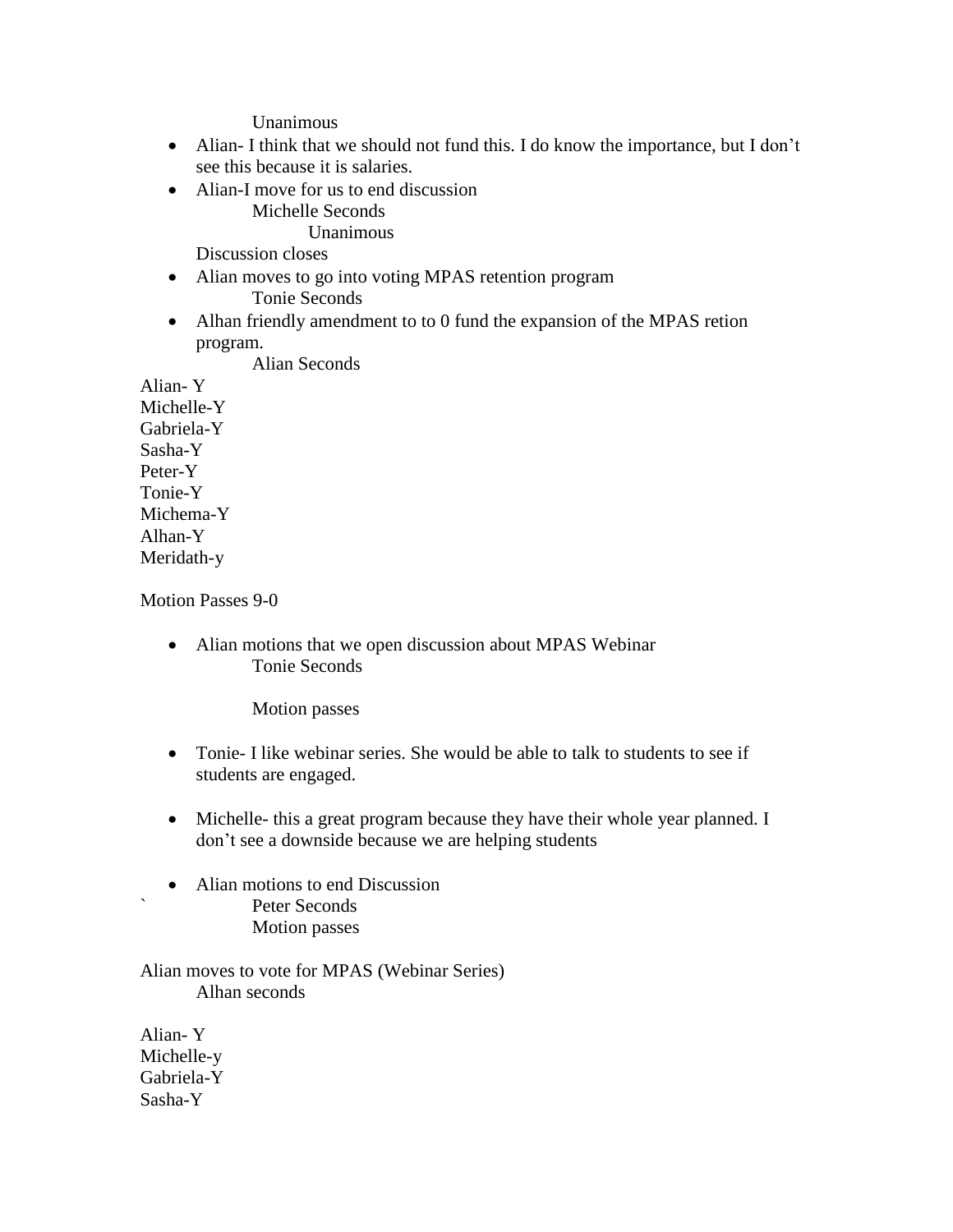Peter-Y Tonie-Y Michema-Y Alhan-Y Meridath-y

### 9-0 OTION PASSES

• Alian moves for Wellness and recreation Center BBC (Wellness and Fitness Video Series)

Tonie Secconds

Motion passes.

- Alian- I think it's a good thing because as you look at the prices, it makes sense, but it will provide something unique to the students. In my opinion, we should fund
- Tonie- I think it's a great program but I'm still a bit skeptical but overall I think it's a great program
- Meridath- I could see the benefits but for certain activities. Also keep in mind that most of the money goes into funding for the virtual production
- Alian move to end discussion Michema Seconds
- Alian moves to allocate 25,00 to the Wellness and Recreation Center BBC (Wellness and Fitness Video Series)

Michelle Seconds

Alian- Y Michelle-y Gabriela-Y Sasha-Y Peter-Y Tonie-Y Michema-Y Alhan-Y Meridath-y

# 9-0 MOTION PASSES

• Alian moves to go into discuss for Provost (LMS help desk (student support team))

Michelle Seconds

• Alian- its upsetting that I even see this here. These services are being offered to students. I can see how they would ask for this. But I believe they did not come to the right place to ask for funding. I believe we should not fund at all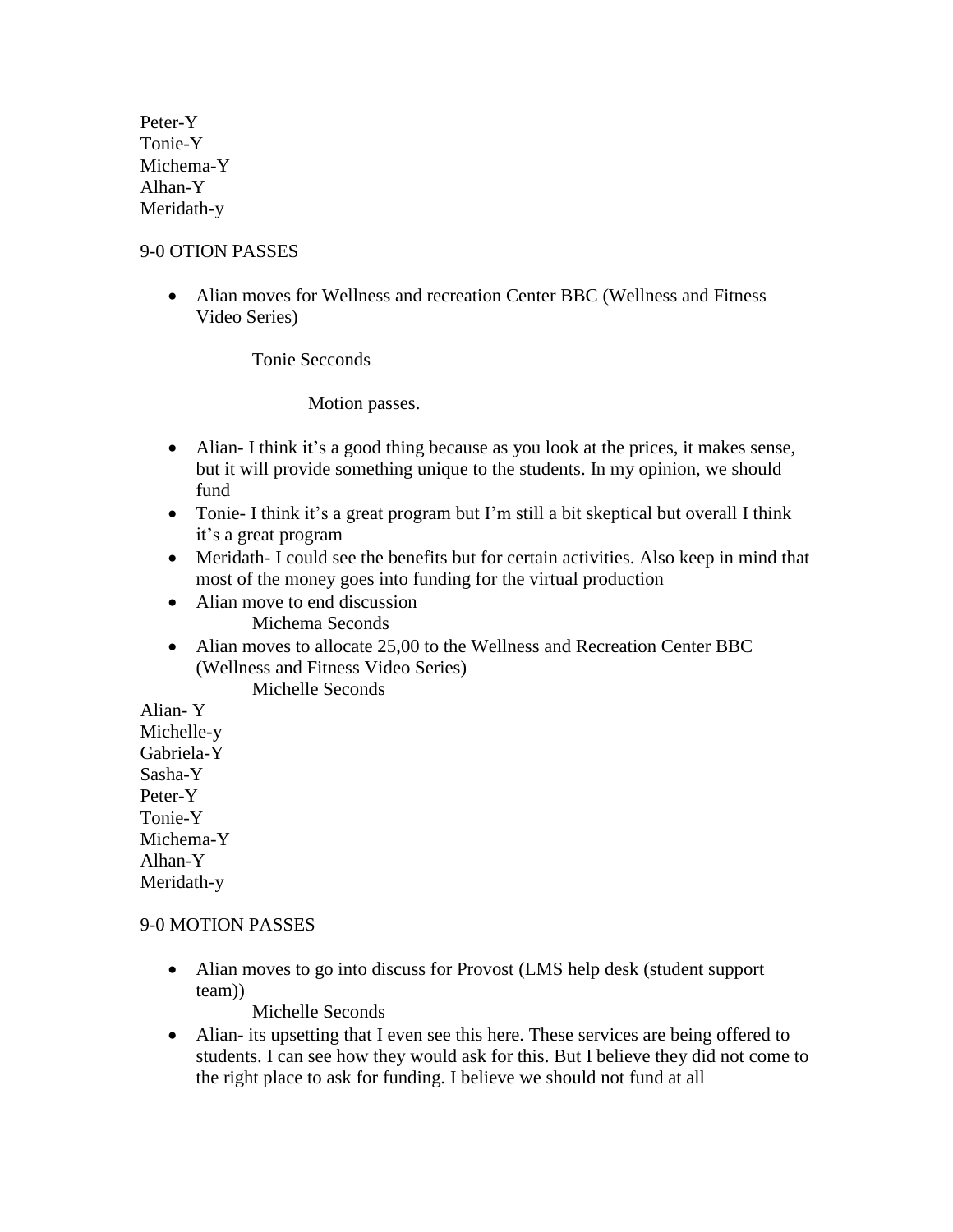- Gabriela- I agree
- Michelle-I agree
- Alhan- if we say no to this where will the money come from
- Maltilda- I don't know
- Alian- when he gave the presentation, he said only out of 1,000,00 only 200,000 will be used to pay students. I think its way too much
- Merideth- will this be recurring? Will they continue asking? Yes every year
- Mischema-Why don't we fund half of it.
- Alhan- if we say yes, will the continue asking for more. There are students that only have the availably to get help late at night. So funding for this could be useful.
- Alian- my last point is that we say no but comeback in 4 months and decide then
- Tonie- I feel that we should fund some of it and then in 4 months look at the numbers to see if it was worth the investment.
- Alhan- he did show us numbers, and it seems that students call between 5-9 pm are at its highest.
- Michelle- I'm torn. Everyone has a good point. But if we say yes completely, they would continue to ask more. But we are here to help students. I believe we should fund half to at least help them. Unless you believe they came here because we are the easiest solution. Then I would say no.
- Tonie- Maltilda, if we don't give them the money, what would happen.
- Matilda- I could tell you they are looking for other places to fund for these 4000 students, but I don't know where the money will come from.
- Alian moves to end discussion for Provost (LMS help desk support team) Michema seconds

Motion passes

• Alian moves to allocate \$0 for provost LMS Motion fails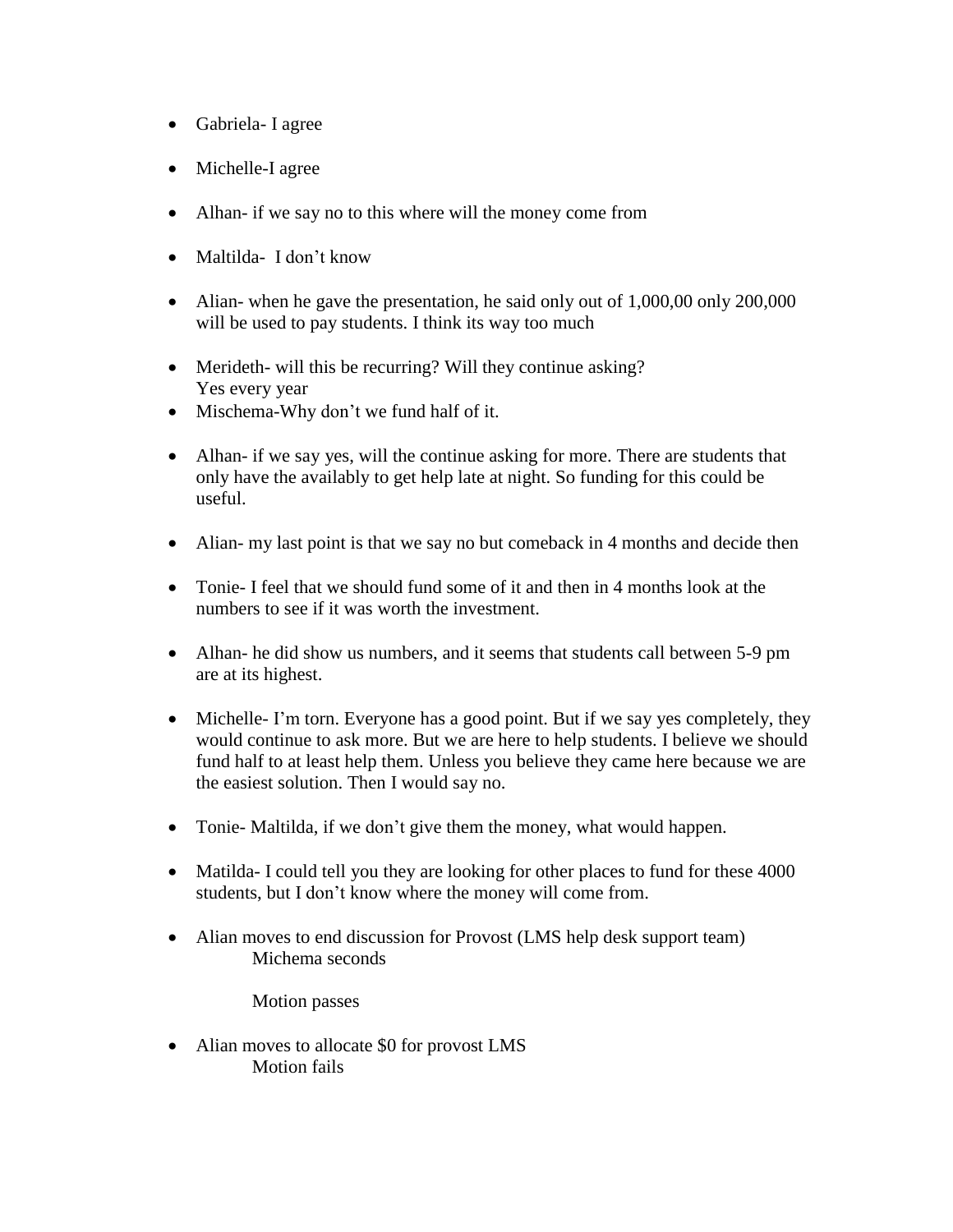Tonies moves to allocate 150,000 FOR LMS help desk support team Motion Fails Peter move to table the LMS help desk support team until the last of voting Alhan seconds 7-2 motion passes

Move to table roll call vote Alian- N Michelle-N Gabriela-N Sasha-N Peter-Y Tonie-Y Michema-Y Alhan-Y Meridath-Y

5-4 motion passes

- Michelle moves to discuss the student media Michema seonds
- Alian- I see could benefit online students.
- Alian moves to end discussion Peter seconds Motion Passes
- Tonie moves to allocate to an 64,136 Michema seconds

Alian- Y Michelle-y Gabriela-Y Sasha-Y Peter-Y Tonie-Y Michema-Y Alhan-Y Meridath-y

9-0 motion passes

• Alian motions to have a 5 min recess Peter seconds Motion passes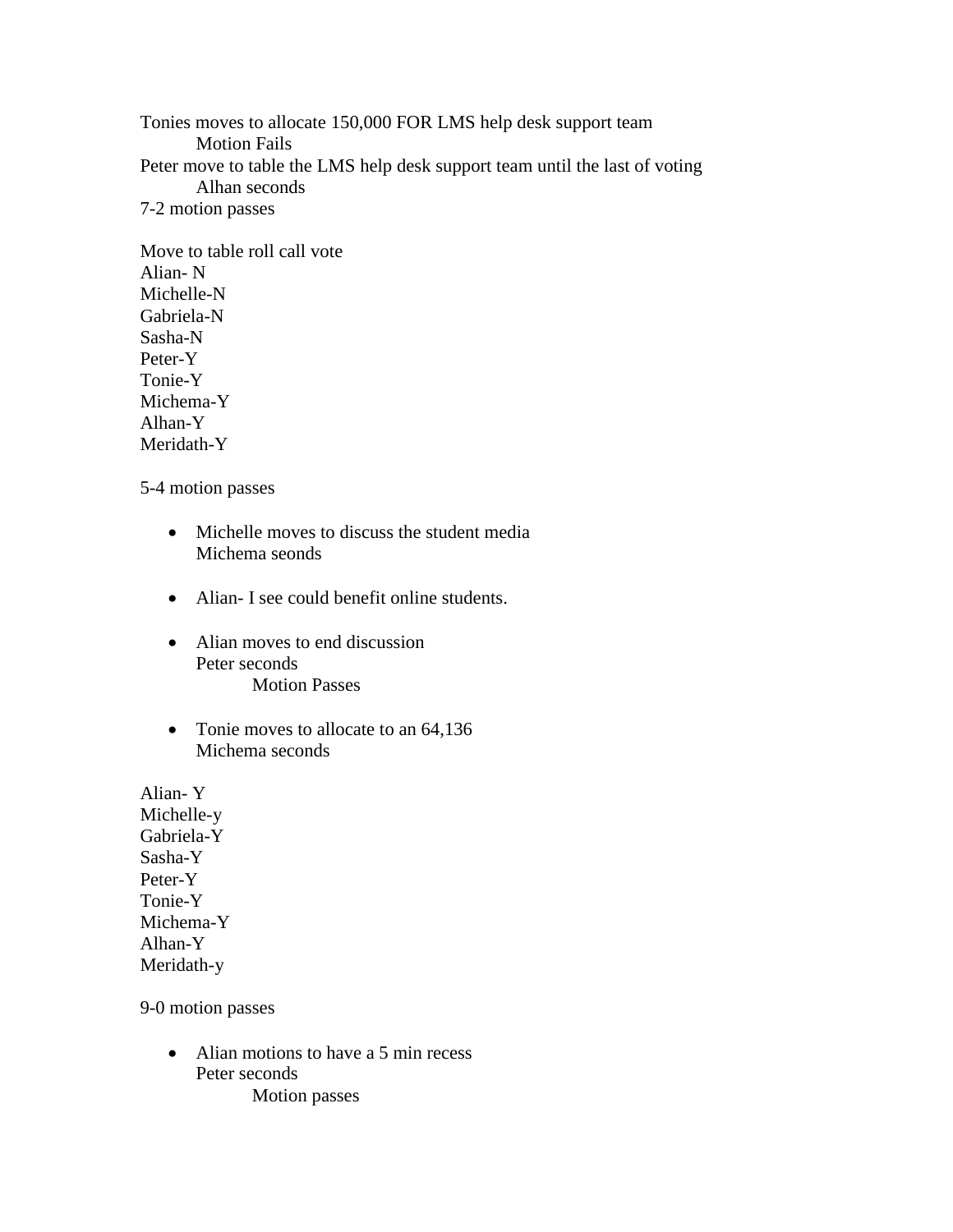#### Resume 3:40 pm

- Alhan Motions to have 10 minute open discussion Peter seconds
- Alian moves extend discussion for 5 more minute Tonie seconds
- Alhan moves to allocate 20,000 for the wellness and rec at MMC (CSI Software) Tonie second

Alian- Y Michelle-y Gabriela-Y Sasha-Y Peter-Y Tonie-Y Michema-Y Alhan-Y Meridath-Y

9-0 motion passes

• Alian moves to allocate \$0 office of the provost social innovation Sasha Second

Alian- Y Michelle-y Gabriela-Y Sasha-Y Peter-Y Tonie-Y Michema-Y Alhan-Y Meridath-Y

#### 9-0 MOTION PASSES

• Alhan moves to allocate 74,074 to Wolfe University Center (Student Engagement) with live Streaming) Michema seconds

Alian- Y Michelle-y Gabriela-Y Sasha-Y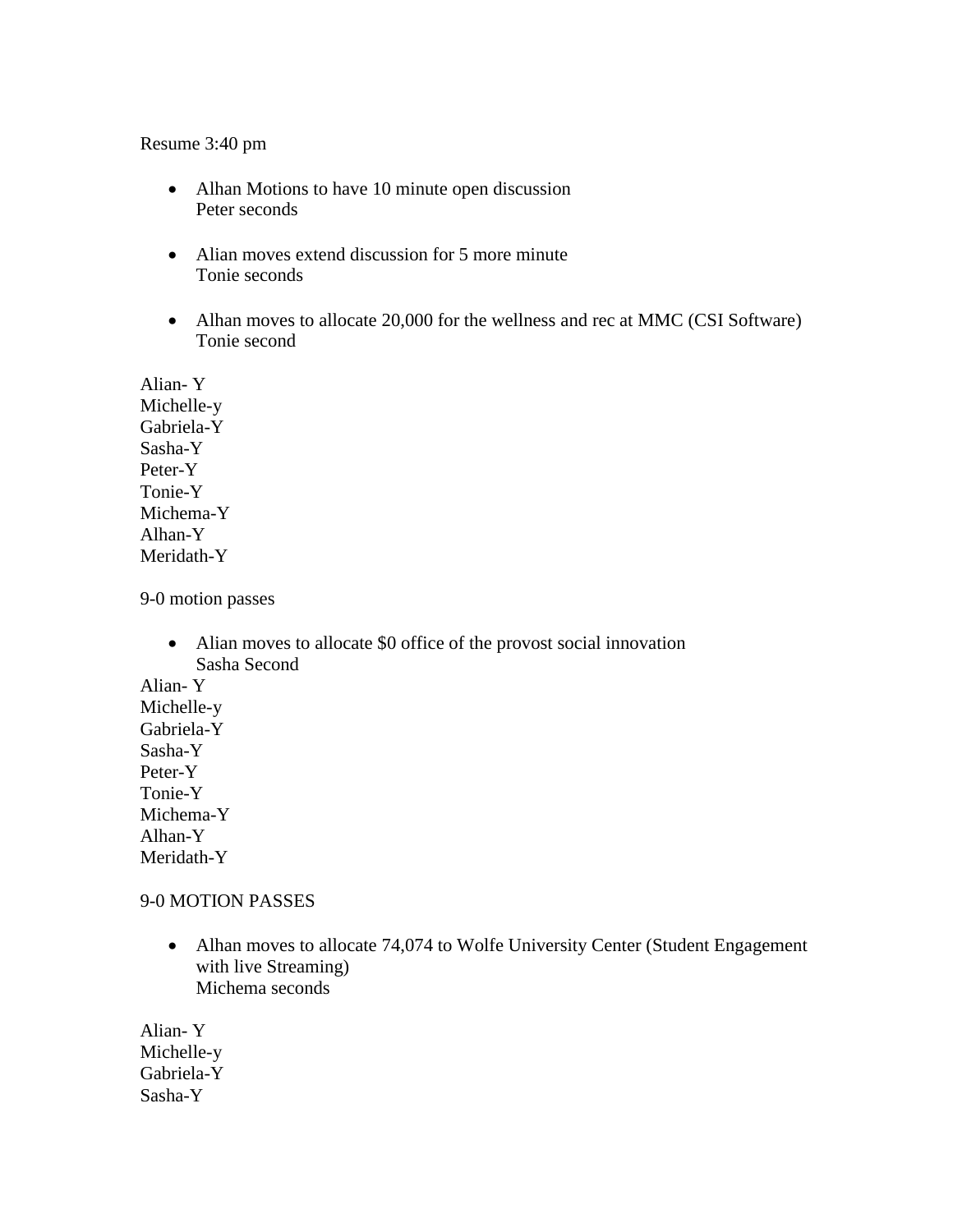Peter-Y Tonie-Y Michema-Y Alhan-Y Meridath-y

9-0 motion passes

• Alhan moves to alloctate 30,00 to campus life MMC (Online Engagement) Alian second

Alian- Y Michelle-y Gabriela-Y Sasha-Y Peter-Y Tonie-Y Michema-Y Alhan-Y Meridath-y

9-0 Motion Passes

• Alian moves to allocate \$0 the graham center request for the SASC building welcome center Michelle Seconds

Alian- Y Michelle-y Gabriela-Y Sasha-Y Peter-Y Tonie-Y Michema-Y Alhan-Y Meridath-y

9-0 Motion Passes

• Michema moves to allocate graham center 10,736 for live streamin in gc pit Alhan Seconds

Alian- Y Michelle-y Gabriela-Y Sasha-Y Peter-Y Tonie-Y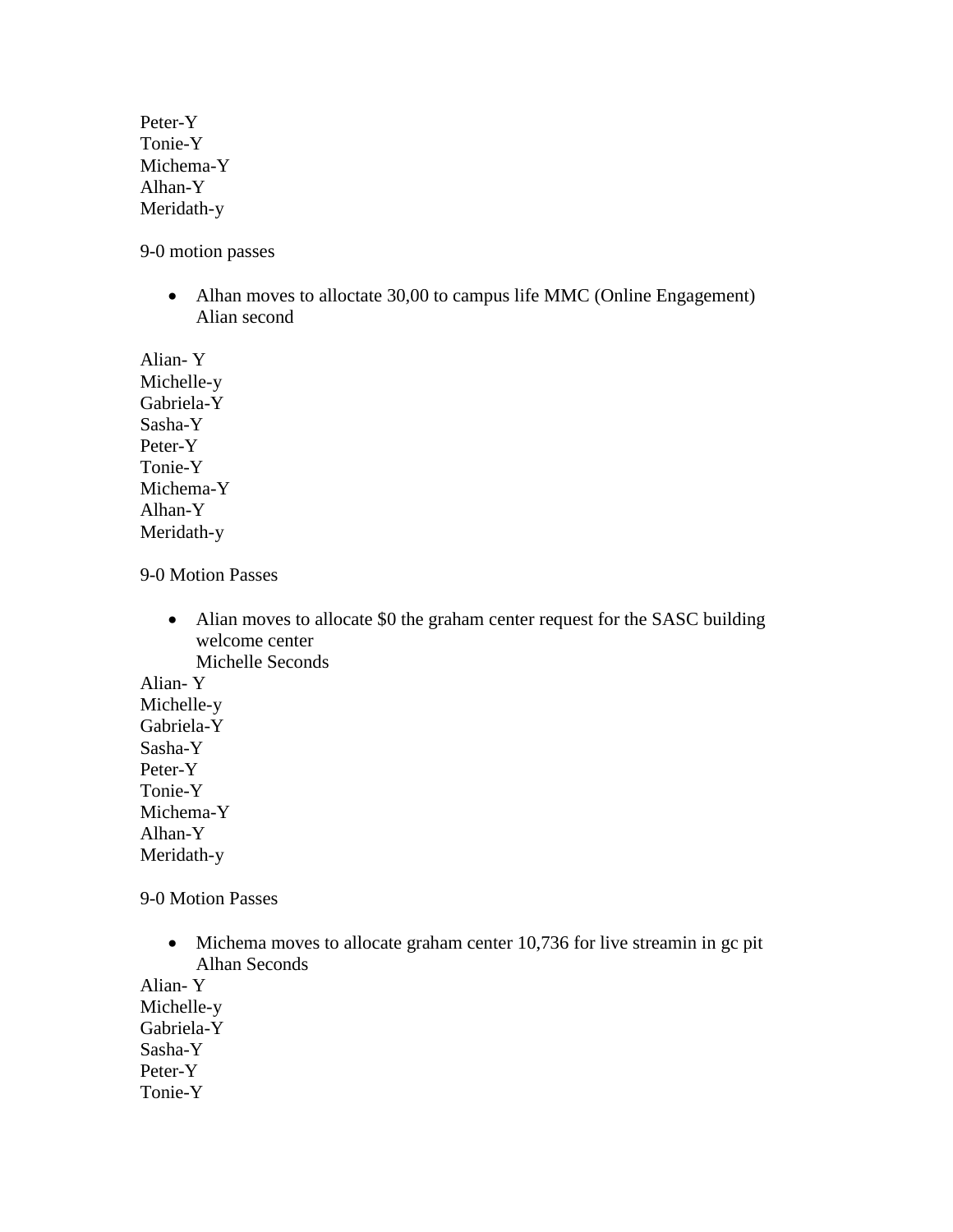Michema-Y Alhan-Y Meridath-y

9-0 motion passes

• Michelle moves to 3,000 to the graham cent Zoopmh interactive software Alian second

Alian- Y Michelle-y Gabriela-Y Sasha-Y Peter-Y Tonie-Y Michema-Y Alhan-Y Meridath-y

9-0 motion passes

- Office of the provost (LMS Help desk (student support team) team comes back
- Alhan-What percent of the callse happen from 5-8 pm?
- Provost-44 perc of the calls happened form 5-8
- Tonie- If you miss a call, will you leave a voice mail.
- Provost-Yes we would leave a voicemail when the office would open again
- Ahlan- so youre open until midnight, if someone calls at midnight, would you open a case midnight
- Provost- yes we would open a case at that time
- Alhan-if I were to get kicked out of an exam but office is closed, what will happen
- Provost- we have to look at options that blackboard provides.
- Alian- do you know by when we could the numbers that students call from 5-9 am
- Provost- I could call right now.
- Provost-44 percent of the calls happen from 5 pm-9am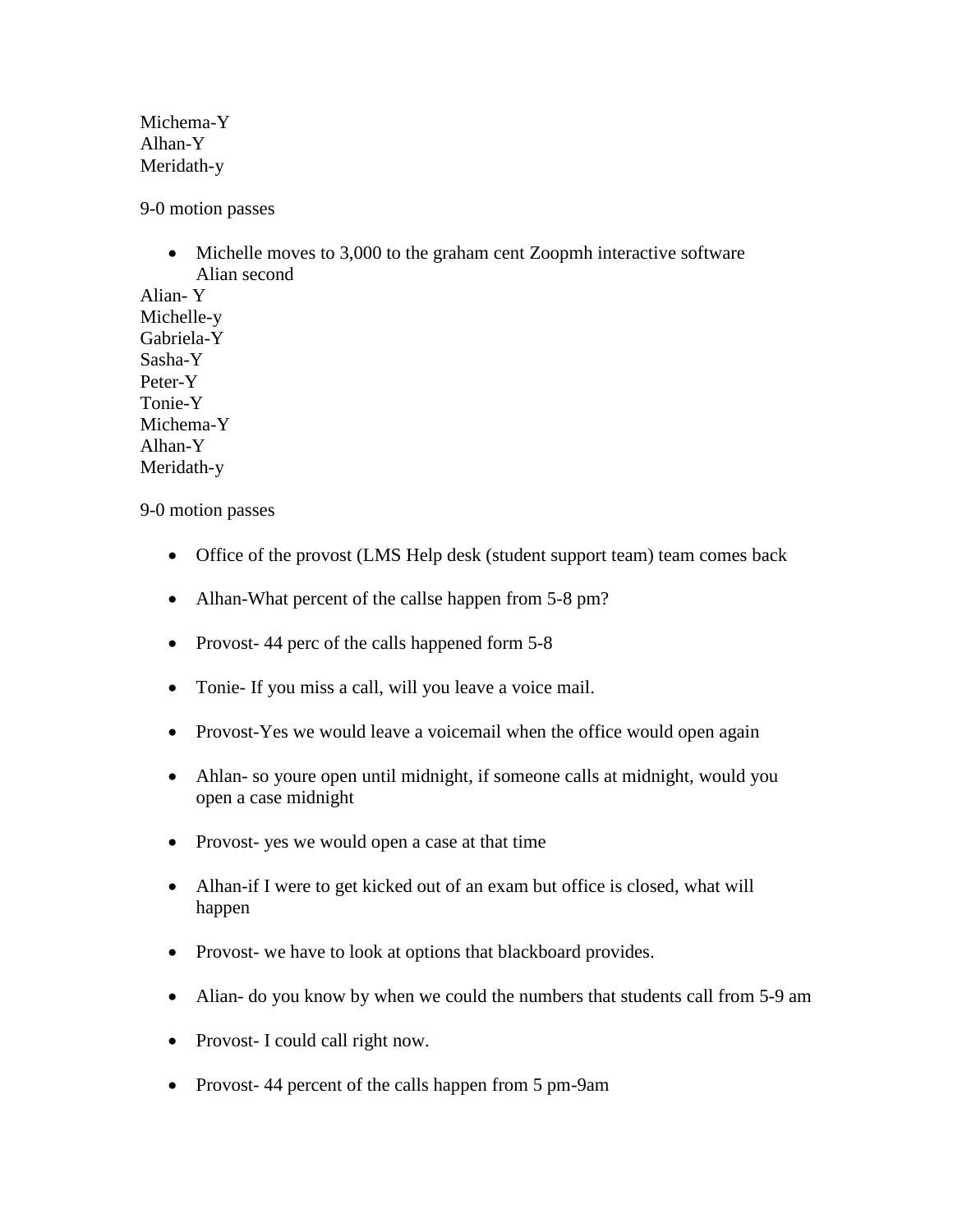- Alhan-students who do not take online classes, they still have access to blackboard for free.
- Provost- yes they don't pay anything and still get the benefits. That's the problem
- Michelle motions to untable the office of the provost LMS Help Desk Peter seconds

Michema to open up discussion Tonie seconds

- Alhan- we could not give the \$0 because that motion failed
- Michema moves to extend discussion for 10 min Peter seconds
- Michema Moves to end discussion ALhan seconds
- Michelle moves to allocate 143,062 to LMS Tonie seconds

Alian- Y Michelle-y Gabriela-Y Sasha-Y Peter-Y Tonie-Y Michema-Y Alhan-Y Meridath-y

9-0 motion passes

• To write proviso language for the request

Proviso Language \$143,062 provided to the office of the provost request for the Lms help desk student support team be used for the funding of OPS positions only

• Michelle moves to approve Alian seconds

Michema moves to allocate \$0 to the graham center pantherbot Alian Second

Alian- Y Michelle-N Gabriela-Y Sasha-Y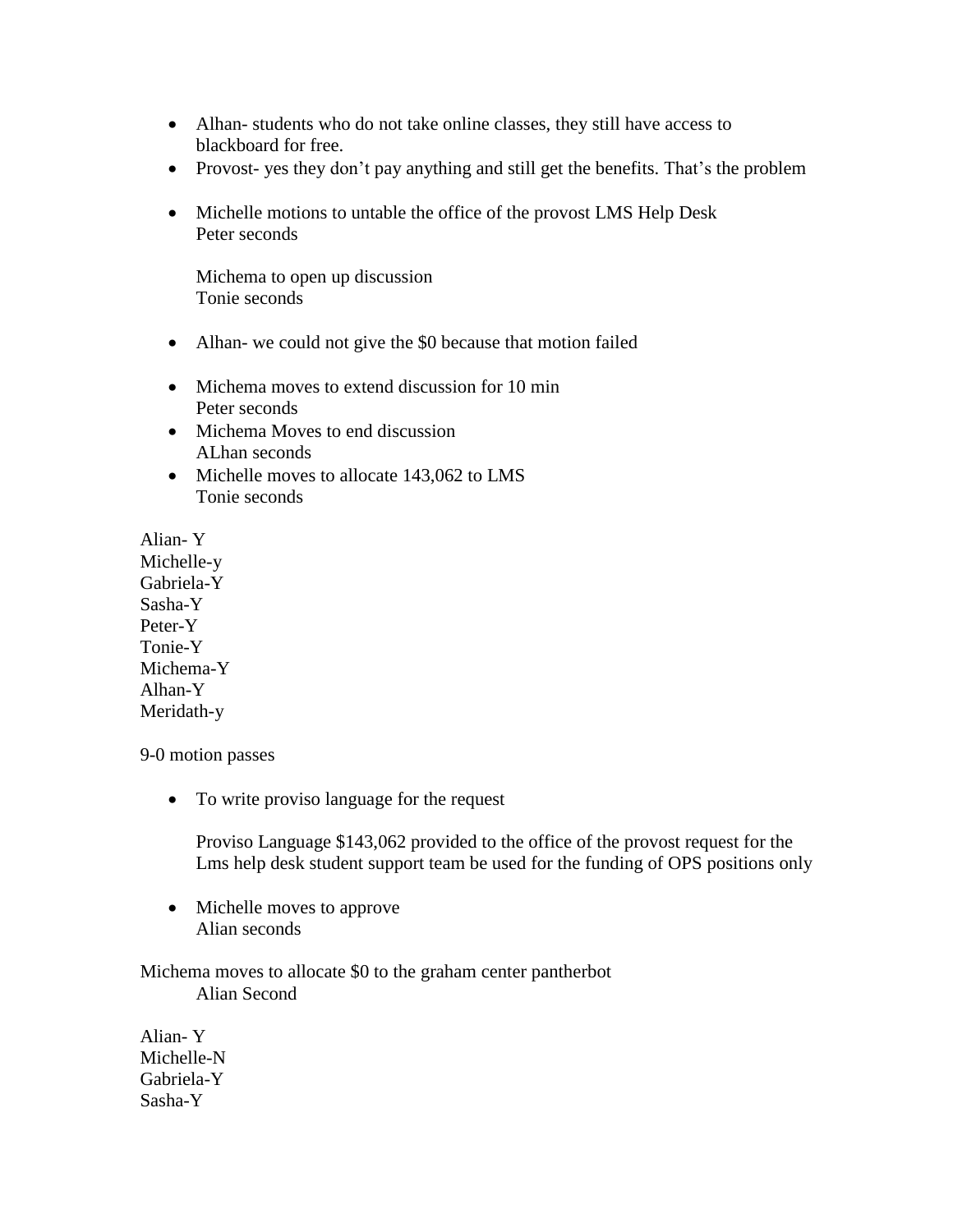Peter-N Tonie-Y Michema-Y Alhan-Y Meridath-Y

#### 7-2 MOTION PASSES

- Michema moves to have a 5 minute discussion for the gc study room Alian seconds
- Michelle- I feel like it would be useful for online students as it helps online students for class

Alhan moved to end Tonie second

Ahlan moves to allocate gc 1201b \$24,945 Alian Second

Alian- Y Michelle-y Gabriela-Y Sasha-Y Peter-Y Tonie-Y Michema-Y Alhan-Y Meridath-y

#### 9-0 motion passes

• Alhan moves to add proviso language to gc 1201 study room

Proviso Language: GC must develop a policy that states that students With majority of classes online must have priority over the use of the room. Such policy must be review and approved by SGA leaders -Alian second

Michelles moves to allocate 414,553 as allocated Sasha seconds Alian- Y Michelle-y Gabriela-Y Sasha-Y Peter-Y